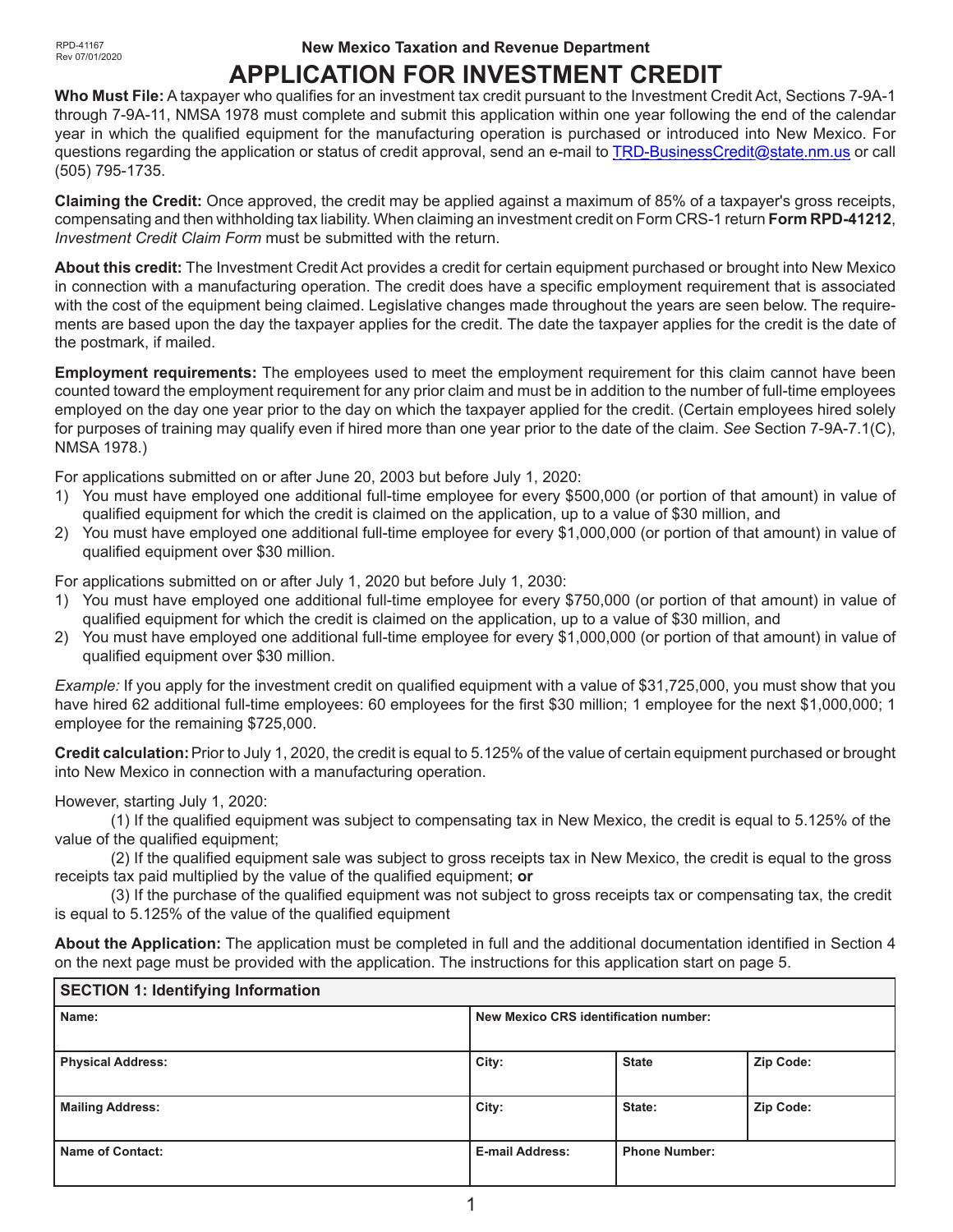#### **New Mexico Taxation and Revenue Department**

# **APPLICATION FOR INVESTMENT CREDIT**

| <b>SECTION 2: Qualifying Information</b>                                                                                                                                                                                                         |            |           |
|--------------------------------------------------------------------------------------------------------------------------------------------------------------------------------------------------------------------------------------------------|------------|-----------|
| 1. Description of your manufacturing operation:                                                                                                                                                                                                  |            |           |
|                                                                                                                                                                                                                                                  |            |           |
|                                                                                                                                                                                                                                                  |            |           |
| 2. Qualified Equipment (7-9A-6) - check yes or no for 2a through 2f                                                                                                                                                                              | <b>YES</b> | <b>NO</b> |
| 2a. Was the qualified equipment previously used in New Mexico?                                                                                                                                                                                   |            |           |
| 2b. Was the qualified equipment previously approved for a credit under the Investment Credit Act?                                                                                                                                                |            |           |
| 2c. Was the qualified equipment owned by the taxpayer (listed above)?                                                                                                                                                                            |            |           |
| 2d. Was the qualified equipment owned by the United States, the State of New Mexico or a political<br>subdivision thereof and leased or subleased to the taxpayer?                                                                               |            |           |
| 2e. Was the qualified equipment incorporated into the taxpayer's manufacturing operation within one<br>year of being introduced into New Mexico?                                                                                                 |            |           |
| 2f. If the qualified equipment was subject to compensating tax, was the credit under Section 7-9-79<br>NMSA 1978 claimed against the compensating tax due?                                                                                       |            |           |
| 3. Employment requirements (7-9A-7) - check yes or no for 3a through 3b                                                                                                                                                                          | <b>YES</b> | <b>NO</b> |
| 3a. Were any of the employees counted for this application to meet the employment requirement<br>counted for a prior Investment Credit claim with the Department?                                                                                |            |           |
| 3b. Were all of the employees counted employed for one year prior to the date of this claim?                                                                                                                                                     |            |           |
| <b>SECTION 3: Calculation of Credit Claimed</b>                                                                                                                                                                                                  |            |           |
| 1. Enter the Total Amount of Credit Claimed (From Schedule B, pg 4)                                                                                                                                                                              |            |           |
| 2. Enter the total number of new full-time employees hired (Itemized on Schedule A, pg 3)                                                                                                                                                        |            |           |
| <b>SECTION 4: Additional Documentation Checklist</b>                                                                                                                                                                                             |            |           |
| 1. Schedule A (page 3) or excel document in the Schedule A format;                                                                                                                                                                               |            |           |
| 2. Schedule B (page 4) or excel document in the Schedule B format;                                                                                                                                                                               |            |           |
| 3. Form ACD-31102, Tax Information Authorization Tax Disclosure (if anyone other than the qualifying<br>taxpayer is applying for this credit on behalf of the taxpayer);                                                                         |            |           |
| 4. Invoices for the purchase of each piece of qualified equipment;                                                                                                                                                                               |            |           |
| 5. Federal Form 4562, Depreciation and Amortization Schedule and a detailed depreciation work-<br>sheet that is reconciled with Federal Form 4562;                                                                                               |            |           |
| 6. Payroll register for all New Mexico employees listing hours worked for the pay period ending on the<br>date the application was submitted or post marked, as well as, the pay period one year prior to the<br>submission or post marked date; |            |           |
| NOTE: Additional Information may be requested to complete the review as outlined in Section 7-1-10(F) NMSA 1978.                                                                                                                                 |            |           |

Under penalty of perjury and subject to the applicable penalty outlined in Section 7-9G-1(L) NMSA 1978. I declare I have examined this application, including accompanying invoices, schedules and/or statements, and to the best of my knowledge and belief this application is true, correct and complete.

Printed Name: Title:

Signature\*: Date:

\*This application must be signed by a corporate officer, partner, or fiduciary who has been previously identified as such to the Department or an authorized individual representative with the authority to receive Federal and State confidential information in behalf of the taxpayer.

**Application Submission:** The completed application, **Form RPD-41167***, Application for Investment Credit* and all supporting documentation can be submitted by:

- Uploading to the applicants Taxpayer Access Point (TAP);
- Emailing to the **TRD-BusinessCredit@state.nm.us**; or
- Mailing to the New Mexico Taxation and Revenue Department, Business Credits, P.O.Box 8485, Albuquerque, NM 87198-8485.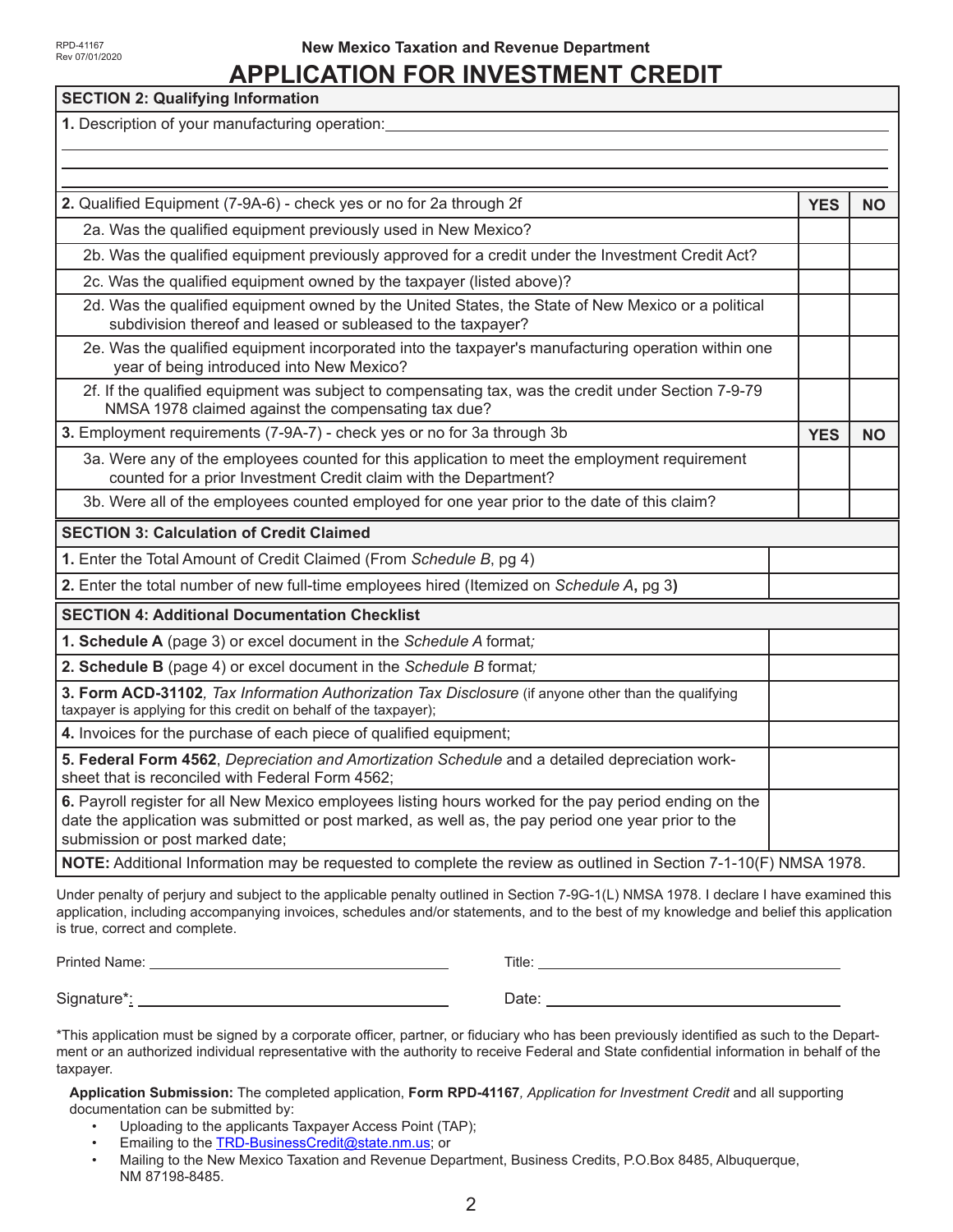## **New Mexico Taxation and Revenue Department APPLICATION FOR INVESTMENT CREDIT**

## **SCHEDULE A**

For the New Mexico Taxation and Revenue Department to verify that employment requirements for claiming the investment credit are met, please provide the following information for each **new** employee. (Attach additional sheets or an excel document in the same format, if necessary.)

|                  | <b>Employee Name</b> | <b>Social Security Number</b> | <b>Date Hired</b> | Is this individual<br>currently employed<br>with you? [Yes or No] | <b>Hours per</b><br>week |
|------------------|----------------------|-------------------------------|-------------------|-------------------------------------------------------------------|--------------------------|
| 1.               |                      |                               |                   |                                                                   |                          |
| 2.               |                      |                               |                   |                                                                   |                          |
| 3.               |                      |                               |                   |                                                                   |                          |
| 4.               |                      |                               |                   |                                                                   |                          |
| 5.               |                      |                               |                   |                                                                   |                          |
| 6.               |                      |                               |                   |                                                                   |                          |
| $\overline{7}$ . |                      |                               |                   |                                                                   |                          |
| 8.               |                      |                               |                   |                                                                   |                          |
| 9.               |                      |                               |                   |                                                                   |                          |
| 10.              |                      |                               |                   |                                                                   |                          |
| 11.              |                      |                               |                   |                                                                   |                          |
| 12.              |                      |                               |                   |                                                                   |                          |
| 13.              |                      |                               |                   |                                                                   |                          |
| 14.              |                      |                               |                   |                                                                   |                          |
| 15.              |                      |                               |                   |                                                                   |                          |
| 16.              |                      |                               |                   |                                                                   |                          |
| 17.              |                      |                               |                   |                                                                   |                          |
| 18.              |                      |                               |                   |                                                                   |                          |
| 19.              |                      |                               |                   |                                                                   |                          |
| 20.              |                      |                               |                   |                                                                   |                          |
| 21.              |                      |                               |                   |                                                                   |                          |
| 22.              |                      |                               |                   |                                                                   |                          |
| 23.              |                      |                               |                   |                                                                   |                          |
| 24.              |                      |                               |                   |                                                                   |                          |
| 25.              |                      |                               |                   |                                                                   |                          |
| 26.              |                      |                               |                   |                                                                   |                          |
| 27.              |                      |                               |                   |                                                                   |                          |
| 28.              |                      |                               |                   |                                                                   |                          |
| 29.              |                      |                               |                   |                                                                   |                          |
| 30.              |                      |                               |                   |                                                                   |                          |
|                  |                      |                               |                   | Total Hours Per Week                                              |                          |
|                  |                      |                               |                   | Divided by 40                                                     |                          |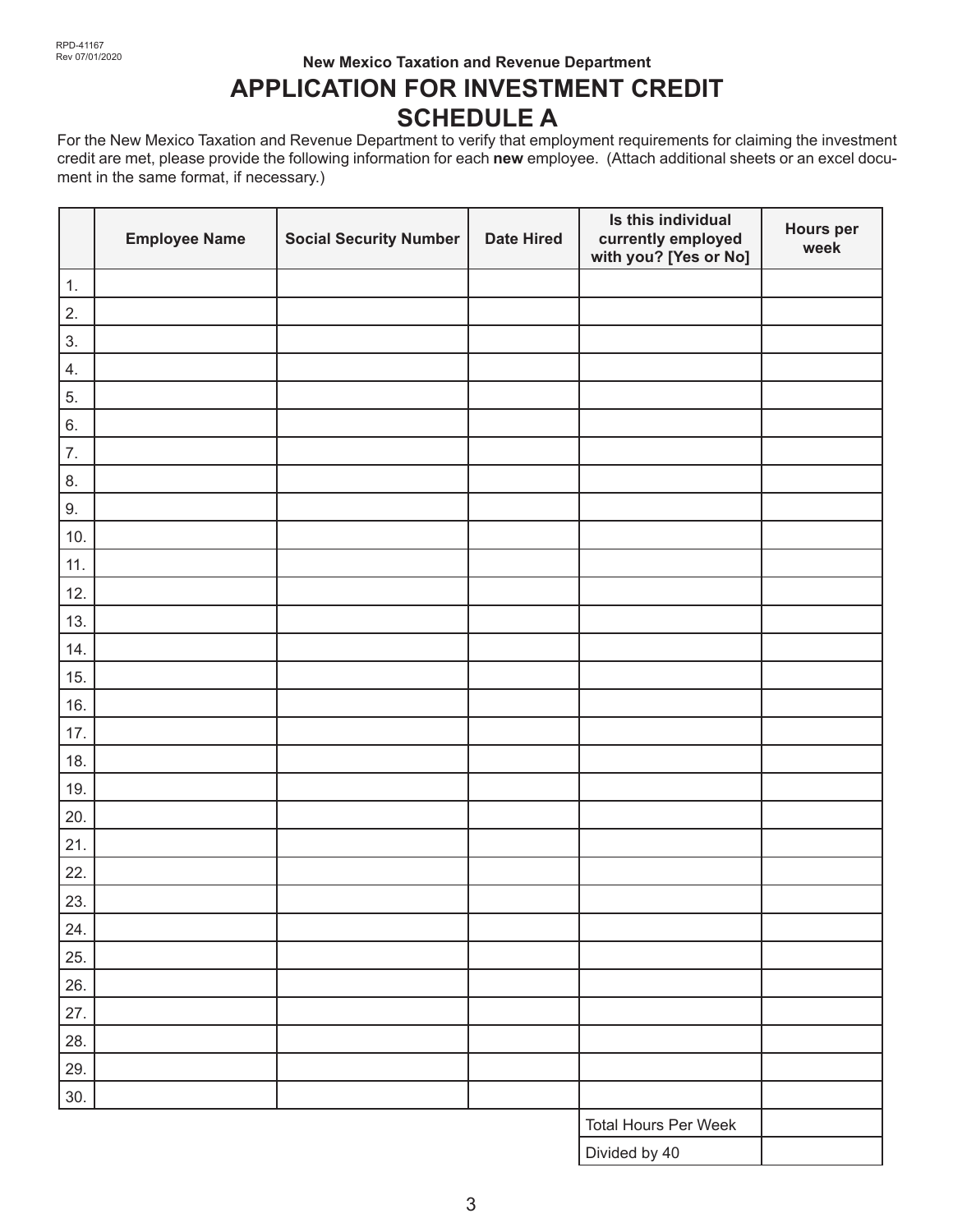#### **New Mexico Taxation and Revenue Department**

# **APPLICATION FOR INVESTMENT CREDIT SCHEDULE B**

For the New Mexico Taxation and Revenue Department to verify that the qualified equipment requirements for claiming the investment credit are met, please provide the following information for each piece of qualified equipment. (Attach additional sheets or an excel document in the same format, if necessary.)

|     | Qualified<br>Equipment<br>$\boldsymbol{\mathsf{A}}$ | <b>Asset</b><br><b>Number</b><br>$\, {\bf B}$ | Date purchase or<br>introduction into<br><b>New Mexico</b><br>(mm/dd/yyyy)<br>$\mathbf C$ | Value of the<br><b>Equipment</b><br>D | <b>Tax Rate</b><br>$(\% )$<br>E    | <b>Amount of Credit</b><br><b>Claimed</b><br>$[D \times E = F]$<br>F |
|-----|-----------------------------------------------------|-----------------------------------------------|-------------------------------------------------------------------------------------------|---------------------------------------|------------------------------------|----------------------------------------------------------------------|
| 1.  |                                                     |                                               |                                                                                           |                                       |                                    |                                                                      |
| 2.  |                                                     |                                               |                                                                                           |                                       |                                    |                                                                      |
| 3.  |                                                     |                                               |                                                                                           |                                       |                                    |                                                                      |
| 4.  |                                                     |                                               |                                                                                           |                                       |                                    |                                                                      |
| 5.  |                                                     |                                               |                                                                                           |                                       |                                    |                                                                      |
| 6.  |                                                     |                                               |                                                                                           |                                       |                                    |                                                                      |
| 7.  |                                                     |                                               |                                                                                           |                                       |                                    |                                                                      |
| 8.  |                                                     |                                               |                                                                                           |                                       |                                    |                                                                      |
| 9.  |                                                     |                                               |                                                                                           |                                       |                                    |                                                                      |
| 10. |                                                     |                                               |                                                                                           |                                       |                                    |                                                                      |
| 11. |                                                     |                                               |                                                                                           |                                       |                                    |                                                                      |
| 12. |                                                     |                                               |                                                                                           |                                       |                                    |                                                                      |
| 13. |                                                     |                                               |                                                                                           |                                       |                                    |                                                                      |
| 14. |                                                     |                                               |                                                                                           |                                       |                                    |                                                                      |
| 15. |                                                     |                                               |                                                                                           |                                       |                                    |                                                                      |
| 16. |                                                     |                                               |                                                                                           |                                       |                                    |                                                                      |
| 17. |                                                     |                                               |                                                                                           |                                       |                                    |                                                                      |
| 18. |                                                     |                                               |                                                                                           |                                       |                                    |                                                                      |
| 19. |                                                     |                                               |                                                                                           |                                       |                                    |                                                                      |
| 20. |                                                     |                                               |                                                                                           |                                       |                                    |                                                                      |
| 21. |                                                     |                                               |                                                                                           |                                       |                                    |                                                                      |
| 22. |                                                     |                                               |                                                                                           |                                       |                                    |                                                                      |
| 23. |                                                     |                                               |                                                                                           |                                       |                                    |                                                                      |
| 24. |                                                     |                                               |                                                                                           |                                       |                                    |                                                                      |
| 25. |                                                     |                                               |                                                                                           |                                       |                                    |                                                                      |
| 26. |                                                     |                                               |                                                                                           |                                       |                                    |                                                                      |
| 27. |                                                     |                                               |                                                                                           |                                       |                                    |                                                                      |
| 28. |                                                     |                                               |                                                                                           |                                       |                                    |                                                                      |
| 29. |                                                     |                                               |                                                                                           |                                       |                                    |                                                                      |
|     |                                                     |                                               |                                                                                           |                                       | Total amount of<br>credit claimed: |                                                                      |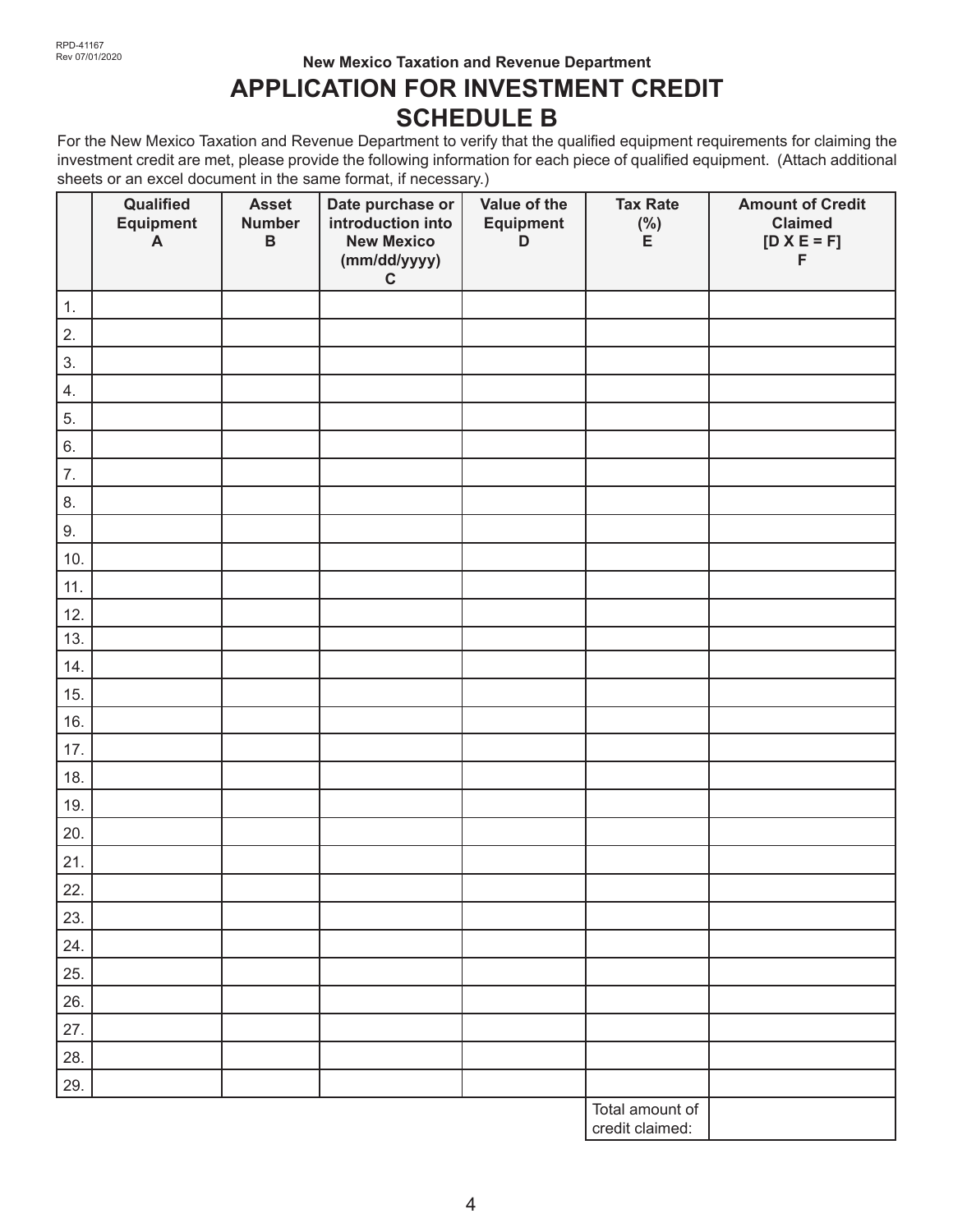# **New Mexico Taxation and Revenue Department APPLICATION FOR INVESTMENT CREDIT INSTRUCTIONS**

#### **SECTION 1: Identifying Information**

Enter the name, New Mexico CRS identification number, physical address, and mailing address for the taxpayer applying for the investment tax credit. Next, enter the name, e-mail address, and phone number of the individual who will be the contact person for the investment tax credit that is being applied for. If this individual is not the taxpayer, a corporate officer, partner, or fiduciary, or authorized representative that has been previously identified to the Department the individual will have to complete and submit **Form ACD-31102**, *Tax Information Authorization Tax Disclosure* to the Department.

#### **SECTION 2: Qualifying Information**

**Line 1:** Briefly describe your manufacturing operation.

"manufacturing" means combining or processing components or materials, including recyclable materials, to increase their value for sale in the ordinary course of business, including genetic testing and production, but not including: (1) construction; (2) farming; (3) power generation, except for electricity generation at a facility other than one for which both location approval and a certificate of convenience and necessity are required prior to commencing construction or operation of the facility, pursuant to the Public Utility Act and the Electric Utility Industry Restructuring Act of 1999; or (4) processing natural resources, including hydrocarbons.

"manufacturing operation" means a plant, including a genetic testing and production facility, employing personnel to perform production tasks, in conjunction with equipment not previously existing at the site, to produce goods.

#### **Line 2 (2a through 2f): Qualified Equipment** - Check either the yes or no column next to each question.

"equipment" means an essential machine, mechanism or tool, or a component or fitting thereof, used directly and exclusively in a manufacturing operation and subject to depreciation for purposes of the Internal Revenue Code by the taxpayer carrying on the manufacturing operation. "Equipment" does not include any vehicle that leaves the site of the manufacturing operation for purposes of transporting persons or property or any property for which the taxpayer claims

**Line 3 (3a through 3b): Employment Requirements** - Check either the yes or no column next to each question.

#### **SECTION 3: Calculation of Credit Claimed**

**Line 1:** Enter the total amount of credit being claimed. This information is located at the bottom of the *Schedule B* on page 4.

**Line 2:** Enter the total number of full-time employees hired. This information should match the information provided on the *Schedule A* on page 3.

#### **SECTION 4: Additional Documentation Checklist**

This section is provided for you to check off the documents that will need to be submitted with you application in order to be considered complete. **Note**, the Department may ask for additional information if it is needed to complete a full review of the application to verify eligibility of the credit or the credit amount.

**Line 1:** Provide a completed *Schedule A* (page 3) or an excel document in the same format of that schedule.

**Line 2:** Provide a completed *Schedule B* (page 3) or an excel document in the same format of that schedule.

**Line 3:** If the individual that the Department is asked to contact is not the taxpayer, a corporate officer, partner, or fiduciary, or authorized representative that has been previously identified to the Department the individual will have to complete and submit **Form ACD-31102**, *Tax Information Authorization Tax Disclosure* to the Department.

**Line 4:** Copies of the invoices for each piece of qualified equipment that you are claiming the investment tax credit for will need to be submitted to the Department.

**Line 5: Federal Form 4562**, *Depreciation and Amortization Schedule* - To qualify for the credit, equipment must be subject to depreciation for purposes of the Internal Revenue Code. A copy of a depreciation schedule that can be reconciled to your Federal Form 4562 and that contains a detailed description of the equipment for which the credit is claimed must accompany your application. If you have not filed a federal income tax return since the date the equipment was acquired, provide a pro forma Form 4562 using the method you will use to calculate depreciation for federal income tax purposes.